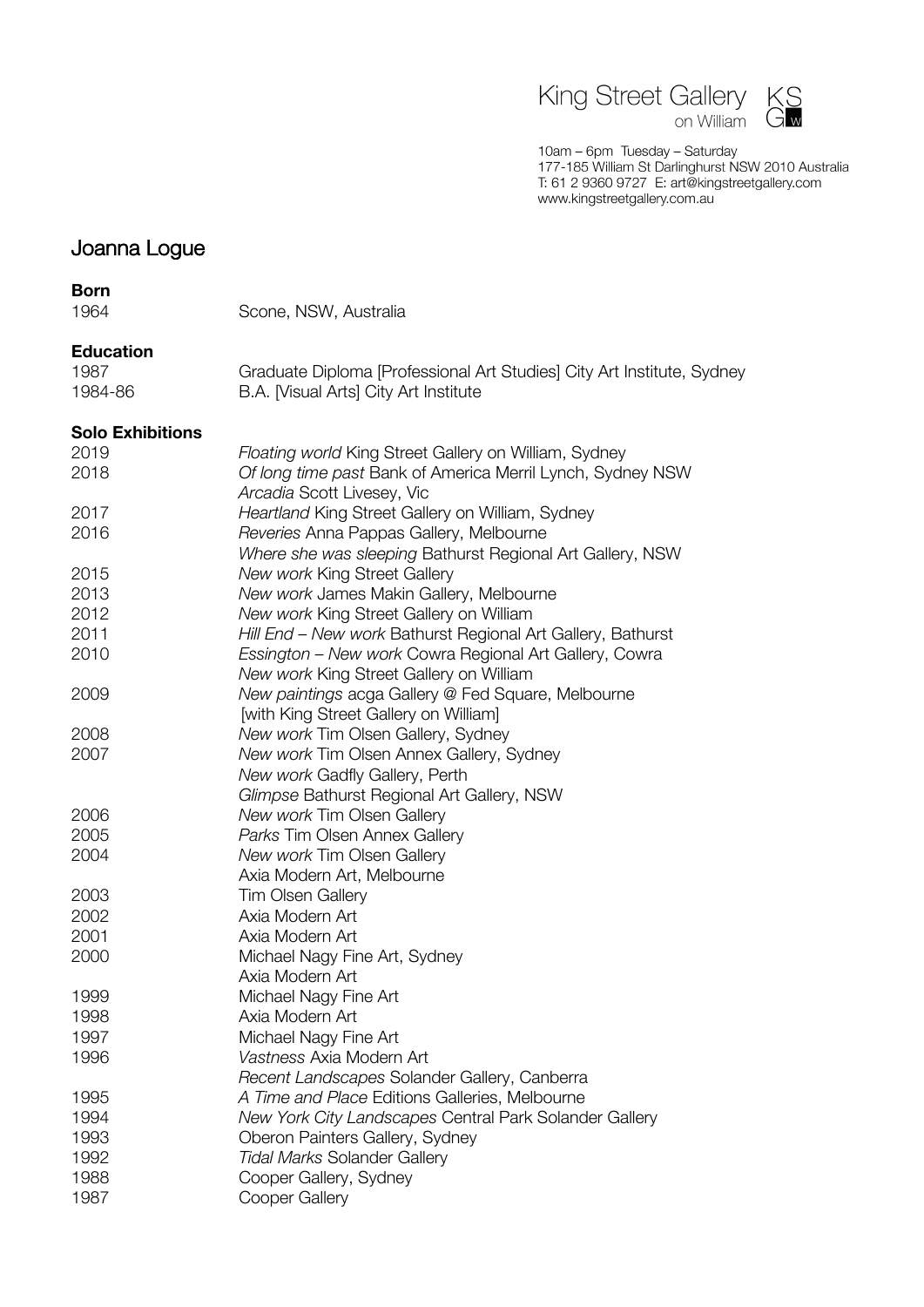# **Group Exhibition [selected]**

| 2017    | At Bull Bay Despard Gallery, Hobart TAS                                            |
|---------|------------------------------------------------------------------------------------|
|         | Plein Air Art Prize NSW Parliament House, Sydney                                   |
| 2016    | Salon des Refuses S.H. Ervin Gallery Sydney, Mornington Peninsula Regional         |
|         | Gallery, Vic                                                                       |
|         | Calleen Art Award Cowra Regional Art Gallery, Cowra, NSW                           |
|         | <b>Blake Prize Casula Power House</b>                                              |
|         | Plein Air Art Prize NSW Parliament House                                           |
| 2015/17 | Country and Western – Visions of Australi' Townsville Regional Gallery and         |
|         | travelling Blue Mountains Cultural Centre                                          |
|         | Plein Air Art Prize NSW Parliament House                                           |
|         | Mosman Art Prize Mosman Regional Gallery and Museum, Sydney                        |
|         | The Piano has been Drinking [Not Me] Maitland Regional Art Gallery, NSW            |
|         | 200x200 a retrospective Bathurst Regional Art Gallery                              |
|         | At Bull Bay Despard Gallery, Hobart                                                |
|         | Art Stag Singapore Art Fair                                                        |
| 2014    | Australia Day Exhibition Australian Galleries, Sydney                              |
|         | Australia Day Exhibition Australian Galleries, Sydney                              |
|         | Natura Morta Dubbo Regional gallery                                                |
|         | Plein Air Art Prize NSW Parliament House                                           |
|         | Tattersall's Landscape Painting Prize Brisbane                                     |
|         | Norvill Art Prize Murrurrundi                                                      |
|         | Paddington Art Prize Sydney                                                        |
| 2013    | The Feminine Optic – Perspectives on Landscape Tamworth Regional Art Gallery       |
|         | Kedumba Drawing Award Wentworth Falls                                              |
|         | Loaded Australian High Commission, Singapore                                       |
|         | Tattersall's Landscape Painting Prize Brisbane                                     |
|         | Calleen Art Prize Cowra Regional Art Gallery, Cowra, NSW                           |
|         | Plein Air Art Prize NSW Parliament House                                           |
|         | Looking Forward King Street Gallery on William, Sydney                             |
| 2012    | Norvill Art Prize Murrurrundi                                                      |
|         | Paddington Art Prize Sydney                                                        |
|         | Fleurieu Art Prize South Australia                                                 |
|         | Picturing the Great Divide: Visions from Australia's Blue Mountains Blue Mountains |
|         | Cultural Centre, New South Wales                                                   |
|         | The Big Picture King Street Gallery, Sydney                                        |
| 2011    | Fleurieu Art Prize South Australia                                                 |
|         | Paddington Art Prize Menzies Art Brands Gallery, Sydney                            |
|         | New Romantics Gippsland Regional Gallery                                           |
|         | Wattle Australian Contemporary Art Cat Street Gallery, Hong Kong                   |
|         | New Acquisitions Cowra Regional Art Gallery                                        |
|         | Arkaba Station - Flinders Ranges King Street Gallery, Sydney                       |
| 2010    | Paddington Art Prize Menzies Art Brands Gallery                                    |
|         | <b>ANL Maritime Exhibition, Melbourne</b>                                          |
|         | Small Image/Grand Visions Wagner Gallery, Sydney                                   |
|         | Plein Air Prize NSW Parliament House, Sydney                                       |
| 2009    | Plein Air Prize NSW Parliament House                                               |
|         | Mosman Art Prize Mosman Art Gallery, Sydney                                        |
|         | ANL Maritime Art Prize Exhibition Melbourne                                        |
|         | Gosford Art Prize Gosford Regional Gallery, Gosford                                |
| 2008    | Directors Choice Bathurst Regional Art Gallery, NSW                                |
| 2007    | Greetings from Coogee - Streeton Inspired Mary Place Gallery, Sydney               |
| 2006    | Beyond Hill End Cudgegong Gallery, NSW                                             |
|         | Country Energy Prize for Landscape Painting                                        |
| 2003    | Depth of Field Shepparton Art Gallery, Vic                                         |
| 2001    | Decade Bathurst Regional Art Gallery                                               |
|         | Five Women The Bell Gallery, Berrima, NSW                                          |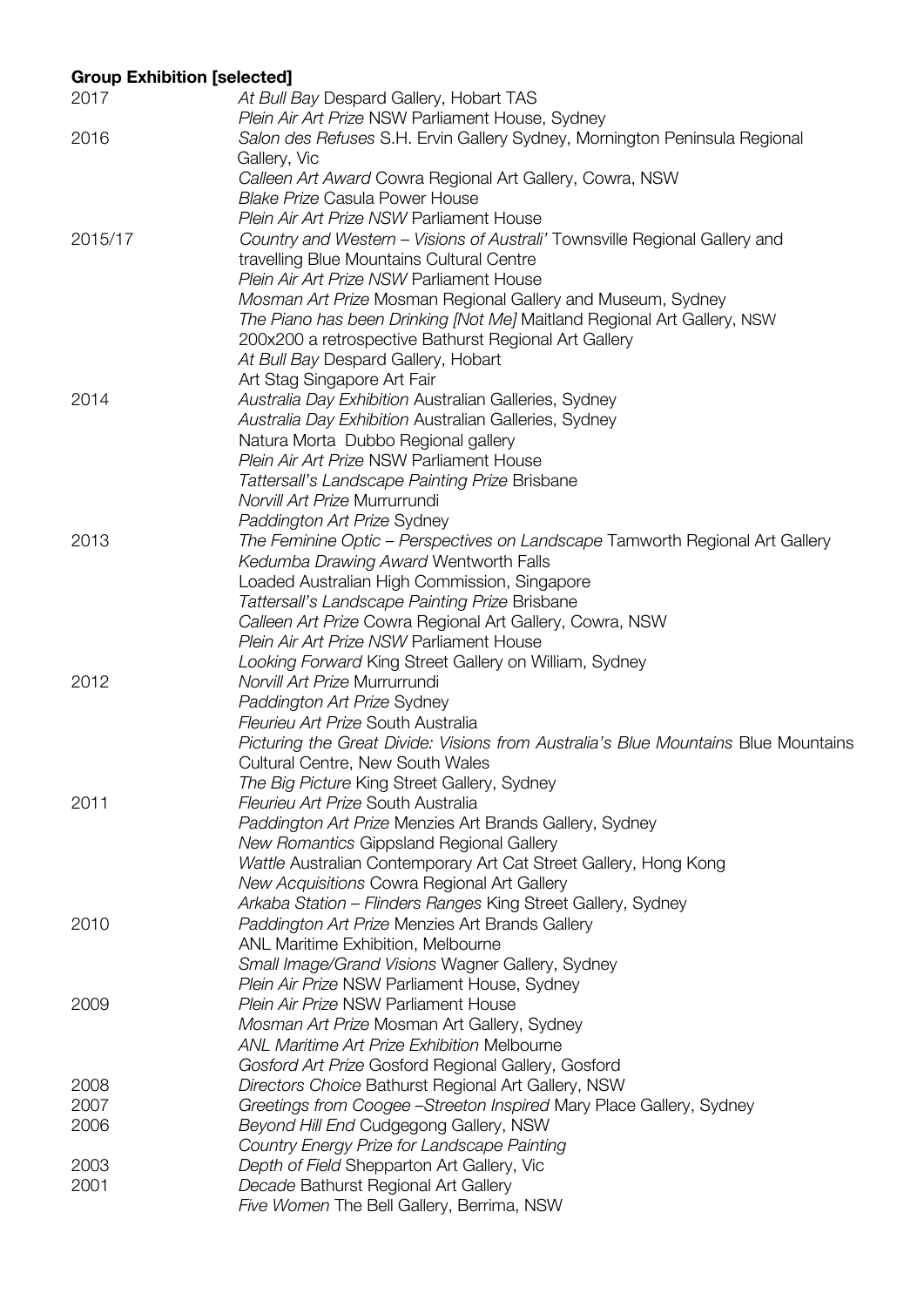| Post Graduate Exhibition Ivan Dougherty Gallery, COFA, UNSW, Sydney |
|---------------------------------------------------------------------|
|                                                                     |
|                                                                     |
|                                                                     |
|                                                                     |
|                                                                     |

# **Awards & Residencies**

| 2016 | Bull Bay Artist Residency, Bruny Island, Tas                           |
|------|------------------------------------------------------------------------|
| 2014 | Bull Bay Artist Residency, Bruny Island, Tas                           |
| 2013 | Collected into Kedumba Drawing Collection                              |
| 2012 | Highly commended Norvill Art Prize                                     |
| 2012 | People's choice, Paddington Art Prize                                  |
| 2011 | Warry's cottage Hill End residency, Paddington Art Prize               |
| 2010 | Haefliger's Cottage, Hill End Residency, Bathurst Regional Art Gallery |
| 2009 | People's Choice Paddington Art Prize                                   |
| 2009 | Central West Artist Award, Cowra Regional Art Gallery                  |
| 2006 | Country Energy Art Prize for Landscape Painting                        |
| 2000 | Kings School Art Prize                                                 |
| 1998 | Gunnery Studio, NSW Gunnery Studios Program                            |
|      |                                                                        |

# **Public Commission**

World Square Foyer

# **Collections**

Australia Club, Sydney Ampol Collection, Australia Australian Art Investment Trust Australian Institute of Management Australian Metal Holdings Ltd Australian Property Network Baker & McKenzie, NSW Barclays Bank, Australia Bathurst Regional Art Gallery, NSW Burns Philip Ltd, Australia Cowra Regional Art Gallery WTPartnership, Australia Cornell University, USA Country Energy, NSW Fluor Daniel Australia Pty Ltd Kurrajong Hotel, ACT Kedumba Drawing Collection Macquarie Bank, Australia Mann Judd Pty Ltd, Australia McKinsey & Co., Australia & New Zealand Mirvac, Australia NRMA, Australia Orange Regional Gallery, NSW Parncutt Acton, Australia Pracom Ltd, Australia Qantas, Australia Rand Corporation, Australia University of New South Wales